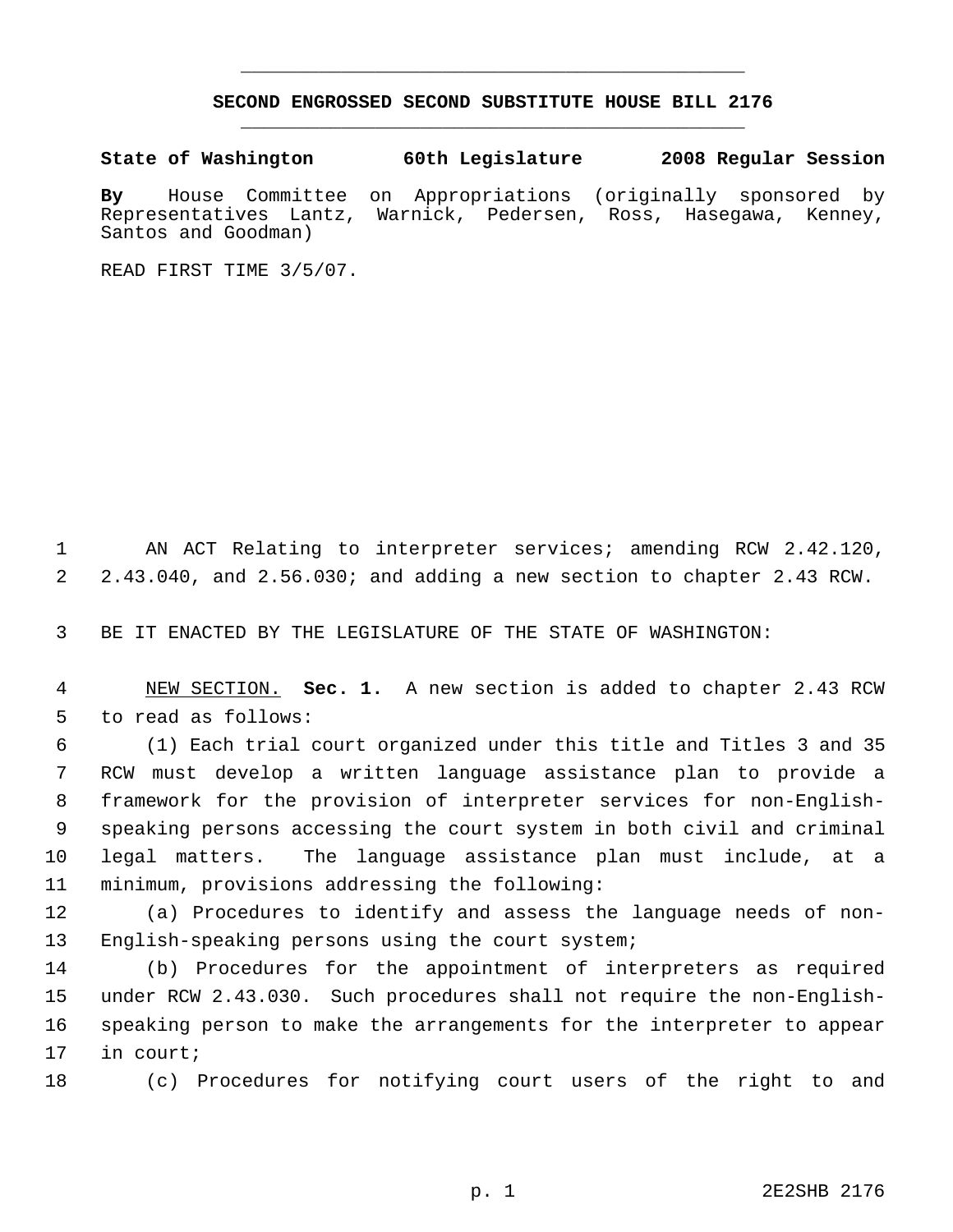availability of interpreter services. Such information shall be prominently displayed in the courthouse in the five foreign languages that census data indicates are predominate in the jurisdiction;

 (d) A process for providing timely communication with non-English speakers by all court employees who have regular contact with the public and meaningful access to court services, including access to services provided by the clerk's office;

 (e) Procedures for evaluating the need for translation of written materials, prioritizing those translation needs, and translating the highest priority materials. These procedures should take into account the frequency of use of forms by the language group, and the cost of 12 orally interpreting the forms;

 (f) A process for requiring and providing training to judges, court clerks, and other court staff on the requirements of the language assistance plan and how to effectively access and work with interpreters; and

 (g) A process for ongoing evaluation of the language assistance plan and monitoring of the implementation of the language assistance plan.

 (2) Each court, when developing its language assistance plan, must consult with judges, court administrators and court clerks, interpreters, and members of the community, such as domestic violence organizations, pro bono programs, courthouse facilitators, legal services programs, and/or other community groups whose members speak a language other than English.

 (3) Each court must provide a copy of its language assistance plan to the interpreter commission established by supreme court rule for approval prior to receiving state reimbursement for interpreter costs under this chapter.

 (4) Each court receiving reimbursement for interpreter costs under RCW 2.42.120 or 2.43.040 must provide to the administrative office of the courts by November 15, 2009, a report detailing an assessment of the need for interpreter services for non-English speakers in court-mandated classes or programs, the extent to which interpreter services are currently available for court-mandated classes or programs, and the resources that would be required to ensure that interpreters are provided to non-English speakers in court-mandated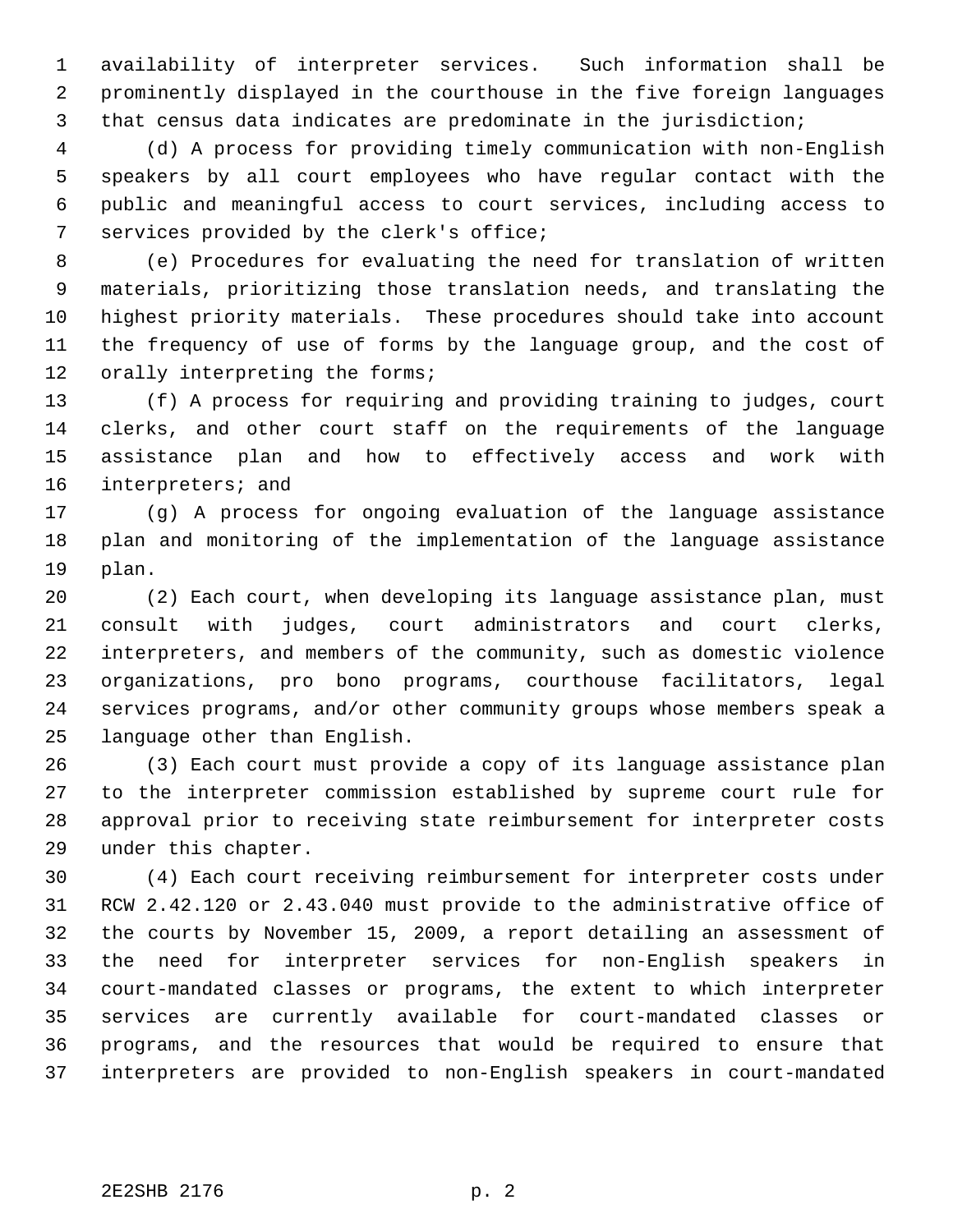classes or programs. The administrative office of the courts shall compile these reports and provide them to the appropriate committees of the legislature by December 15, 2009.

 **Sec. 2.** RCW 2.42.120 and 1985 c 389 s 12 are each amended to read as follows:

 (1) If a hearing impaired person is a party or witness at any stage of a judicial or quasi-judicial proceeding in the state or in a political subdivision, including but not limited to civil and criminal court proceedings, grand jury proceedings, proceedings before a magistrate, juvenile proceedings, adoption proceedings, mental health commitment proceedings, and any proceeding in which a hearing impaired person may be subject to confinement or criminal sanction, the appointing authority shall appoint and pay for a qualified interpreter to interpret the proceedings.

 (2) If the parent, guardian, or custodian of a juvenile brought before a court is hearing impaired, the appointing authority shall appoint and pay for a qualified interpreter to interpret the proceedings.

 (3) If a hearing impaired person participates in a program or activity ordered by a court as part of the sentence or order of disposition, required as part of a diversion agreement or deferred prosecution program, or required as a condition of probation or parole, the appointing authority shall appoint and pay for a qualified interpreter to interpret exchange of information during the program or activity.

 (4) If a law enforcement agency conducts a criminal investigation involving the interviewing of a hearing impaired person, whether as a victim, witness, or suspect, the appointing authority shall appoint and pay for a qualified interpreter throughout the investigation. Whenever a law enforcement agency conducts a criminal investigation involving the interviewing of a minor child whose parent, guardian, or custodian is hearing impaired, whether as a victim, witness, or suspect, the appointing authority shall appoint and pay for a qualified interpreter throughout the investigation. No employee of the law enforcement agency who has responsibilities other than interpreting may be appointed as the qualified interpreter.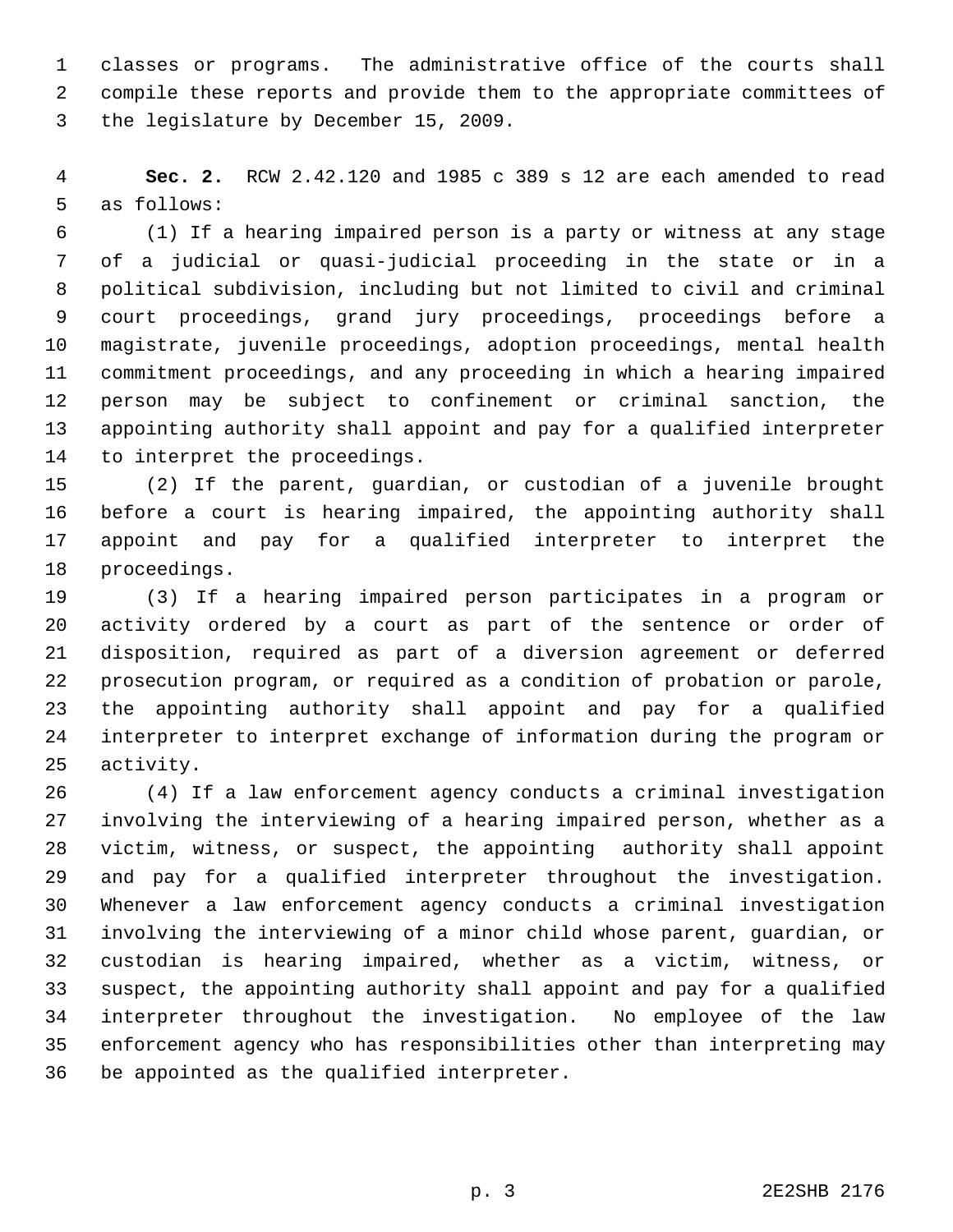(5) If a hearing impaired person is arrested for an alleged violation of a criminal law the arresting officer or the officer's supervisor shall, at the earliest possible time, procure and arrange payment for a qualified interpreter for any notification of rights, warning, interrogation, or taking of a statement. No employee of the law enforcement agency who has responsibilities other than interpreting may be appointed as the qualified interpreter.

 (6) Where it is the policy and practice of a court of this state or of a political subdivision to appoint and pay counsel for persons who are indigent, the appointing authority shall appoint and pay for a qualified interpreter for hearing impaired persons to facilitate communication with counsel in all phases of the preparation and presentation of the case.

 (7) Subject to the availability of funds appropriated for this 15 purpose, the administrative office of the courts shall reimburse the 16 appointing authority for one-half of the payment to the interpreter 17 where a qualified interpreter is appointed for a hearing impaired person by a judicial officer in a proceeding before a court under subsection (1), (2), or (3) of this section in compliance with the provisions of RCW 2.42.130 and 2.42.170.

 **Sec. 3.** RCW 2.43.040 and 1989 c 358 s 4 are each amended to read as follows:

 (1) Interpreters appointed according to this chapter are entitled to a reasonable fee for their services and shall be reimbursed for actual expenses which are reasonable as provided in this section.

 (2) In all legal proceedings in which the non-English-speaking person is a party, or is subpoenaed or summoned by the appointing authority or is otherwise compelled by the appointing authority to appear, including criminal proceedings, grand jury proceedings, coroner's inquests, mental health commitment proceedings, and other legal proceedings initiated by agencies of government, the cost of providing the interpreter shall be borne by the governmental body initiating the legal proceedings.

 (3) In other legal proceedings, the cost of providing the interpreter shall be borne by the non-English-speaking person unless such person is indigent according to adopted standards of the body. In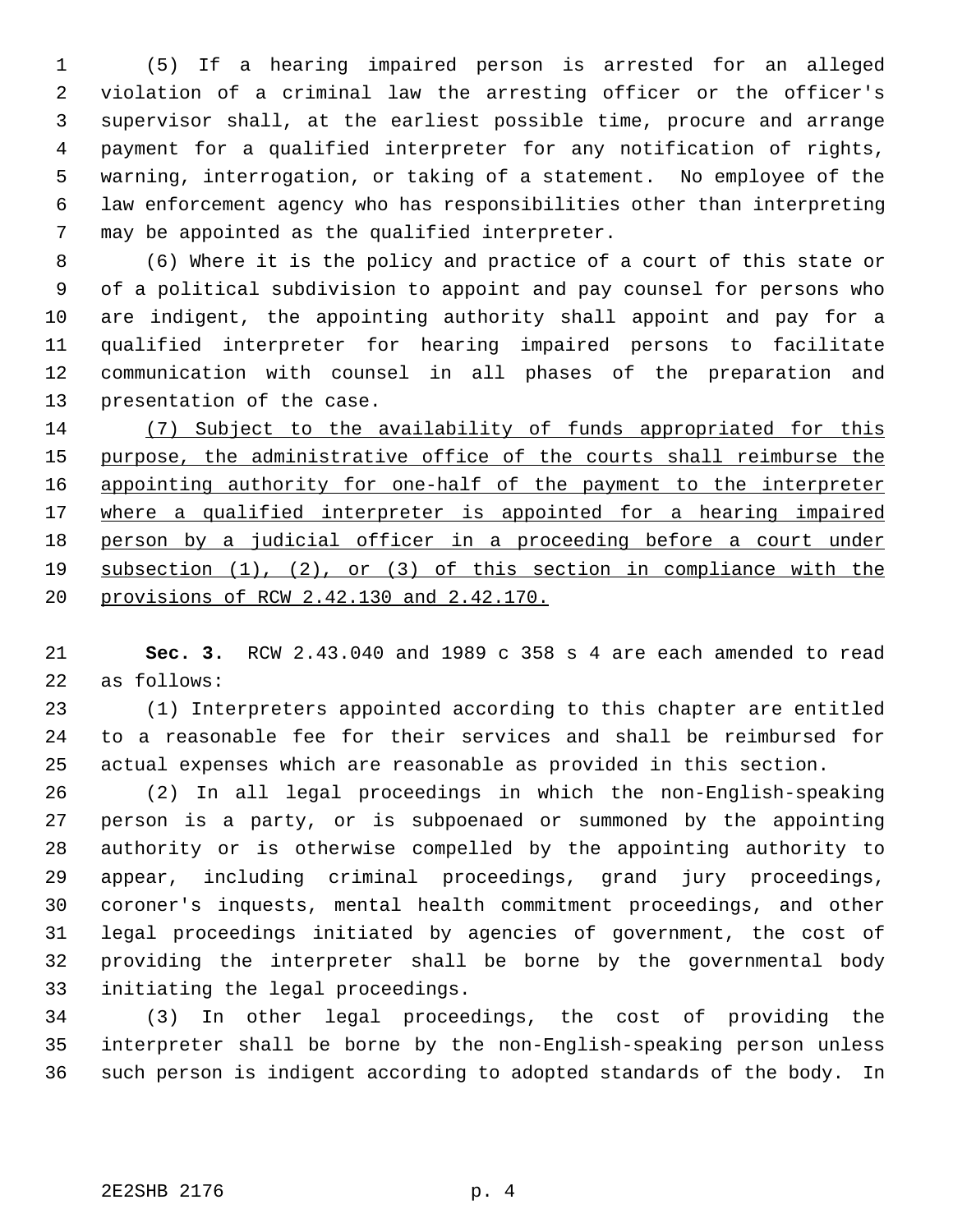such a case the cost shall be an administrative cost of the governmental body under the authority of which the legal proceeding is conducted.

 (4) The cost of providing the interpreter is a taxable cost of any proceeding in which costs ordinarily are taxed.

 (5) Subject to the availability of funds appropriated for this purpose, the administrative office of the courts shall reimburse the appointing authority for one-half of the payment to the interpreter where an interpreter is appointed by a judicial officer in a proceeding before a court at public expense and:

 (a) The interpreter appointed is an interpreter certified by the 12 administrative office of the courts or is a qualified interpreter 13 registered by the administrative office of the courts in a noncertified language, or where the necessary language is not certified or 15 registered, the interpreter has been qualified by the judicial officer 16 pursuant to this chapter;

 (b) The court conducting the legal proceeding has an approved 18 language assistance plan that complies with section 1 of this act; and (c) The fee paid to the interpreter for services is in accordance 20 with standards established by the administrative office of the courts.

 **Sec. 4.** RCW 2.56.030 and 2007 c 496 s 302 are each amended to read as follows:

 The administrator for the courts shall, under the supervision and direction of the chief justice:

 (1) Examine the administrative methods and systems employed in the offices of the judges, clerks, stenographers, and employees of the courts and make recommendations, through the chief justice, for the improvement of the same;

 (2) Examine the state of the dockets of the courts and determine the need for assistance by any court;

 (3) Make recommendations to the chief justice relating to the assignment of judges where courts are in need of assistance and carry out the direction of the chief justice as to the assignments of judges to counties and districts where the courts are in need of assistance;

 (4) Collect and compile statistical and other data and make reports of the business transacted by the courts and transmit the same to the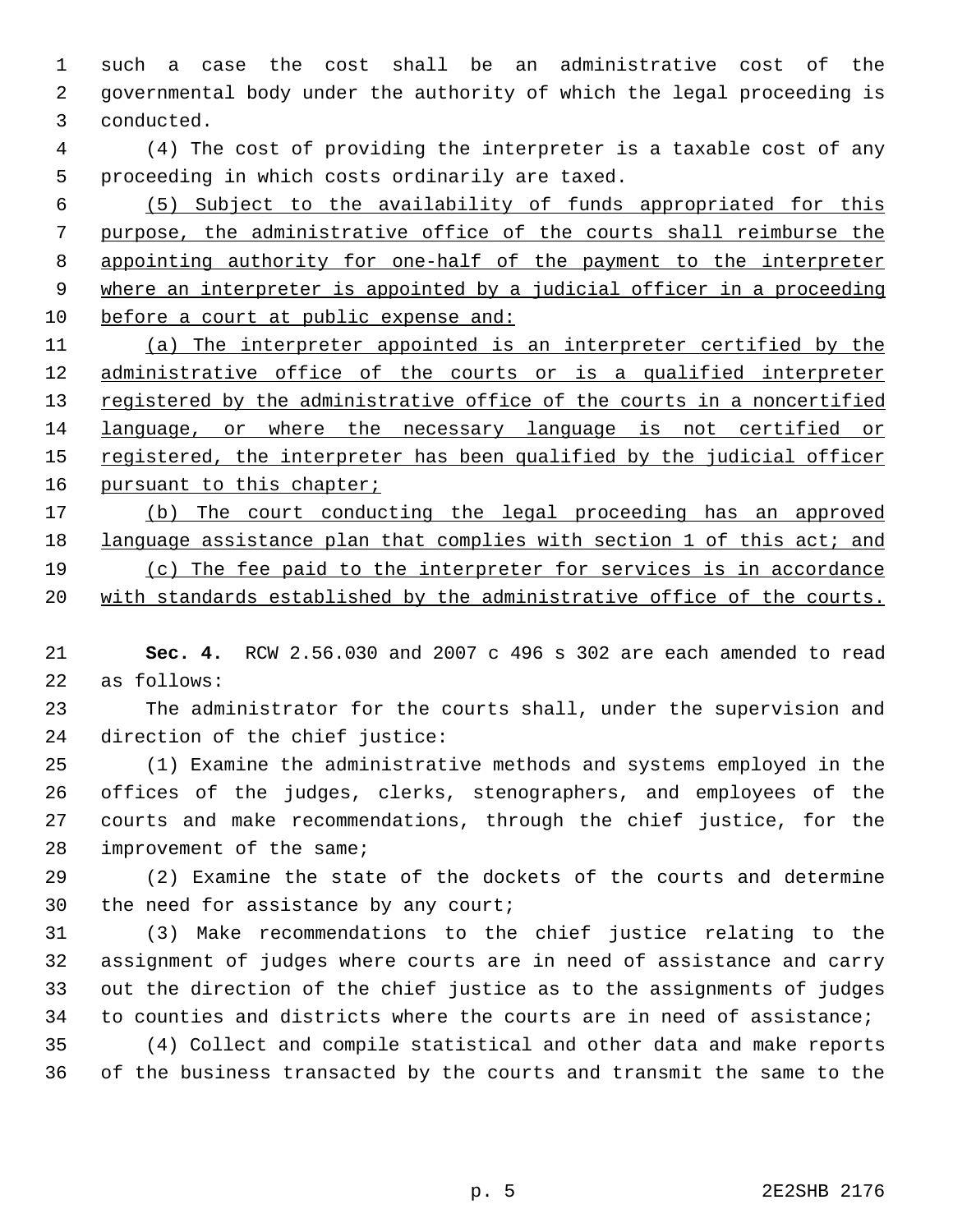chief justice to the end that proper action may be taken in respect thereto;

 (5) Prepare and submit budget estimates of state appropriations necessary for the maintenance and operation of the judicial system and make recommendations in respect thereto;

 (6) Collect statistical and other data and make reports relating to the expenditure of public moneys, state and local, for the maintenance and operation of the judicial system and the offices connected therewith;

 (7) Obtain reports from clerks of courts in accordance with law or rules adopted by the supreme court of this state on cases and other judicial business in which action has been delayed beyond periods of time specified by law or rules of court and make report thereof to supreme court of this state;

 (8) Act as secretary of the judicial conference referred to in RCW 2.56.060;

 (9) Submit annually, as of February 1st, to the chief justice, a report of the activities of the administrator's office for the preceding calendar year including activities related to courthouse security;

 (10) Administer programs and standards for the training and 22 education of judicial personnel;

 (11) Examine the need for new superior court and district court judge positions under an objective workload analysis. The results of the objective workload analysis shall be reviewed by the board for judicial administration which shall make recommendations to the legislature. It is the intent of the legislature that an objective workload analysis become the basis for creating additional district and superior court positions, and recommendations should address that objective;

 (12) Provide staff to the judicial retirement account plan under chapter 2.14 RCW;

 (13) Attend to such other matters as may be assigned by the supreme court of this state;

 (14) Within available funds, develop a curriculum for a general understanding of child development, placement, and treatment resources, as well as specific legal skills and knowledge of relevant statutes including chapters 13.32A, 13.34, and 13.40 RCW, cases, court rules,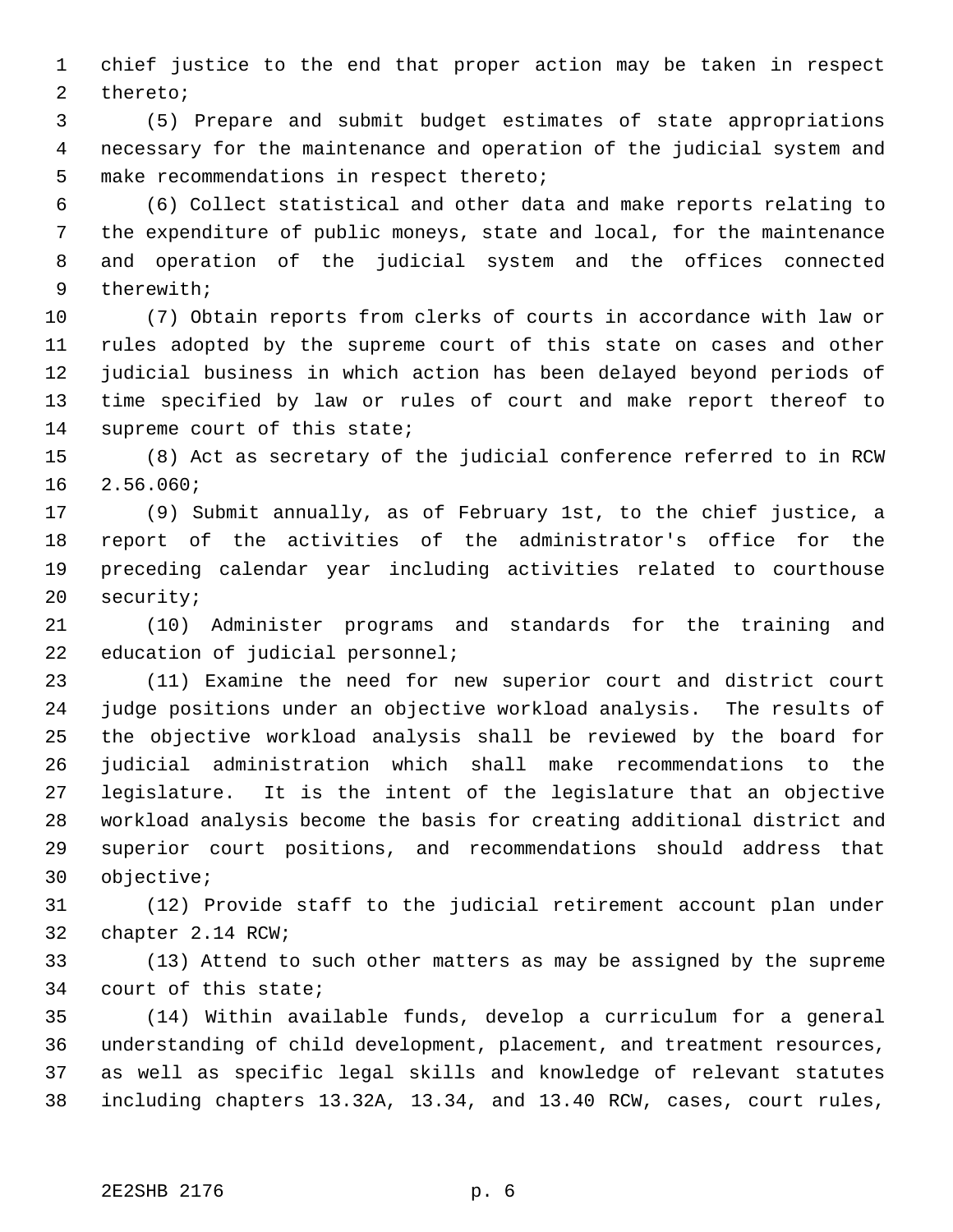interviewing skills, and special needs of the abused or neglected child. This curriculum shall be completed and made available to all juvenile court judges, court personnel, and service providers and be updated yearly to reflect changes in statutes, court rules, or case law;

 (15) Develop, in consultation with the entities set forth in RCW 2.56.150(3), a comprehensive statewide curriculum for persons who act as guardians ad litem under Title 13 or 26 RCW. The curriculum shall be made available July 1, 2008, and include specialty sections on child development, child sexual abuse, child physical abuse, child neglect, domestic violence, clinical and forensic investigative and interviewing techniques, family reconciliation and mediation services, and relevant statutory and legal requirements. The curriculum shall be made available to all superior court judges, court personnel, and all persons who act as guardians ad litem;

 (16) Develop a curriculum for a general understanding of crimes of malicious harassment, as well as specific legal skills and knowledge of RCW 9A.36.080, relevant cases, court rules, and the special needs of malicious harassment victims. This curriculum shall be made available to all superior court and court of appeals judges and to all justices 21 of the supreme court;

 (17) Develop, in consultation with the criminal justice training commission and the commissions established under chapters 43.113, 43.115, and 43.117 RCW, a curriculum for a general understanding of ethnic and cultural diversity and its implications for working with youth of color and their families. The curriculum shall be available to all superior court judges and court commissioners assigned to juvenile court, and other court personnel. Ethnic and cultural diversity training shall be provided annually so as to incorporate cultural sensitivity and awareness into the daily operation of juvenile courts statewide;

 (18) Authorize the use of closed circuit television and other electronic equipment in judicial proceedings. The administrator shall promulgate necessary standards and procedures and shall provide technical assistance to courts as required;

 (19) Develop a Washington family law handbook in accordance with RCW 2.56.180;